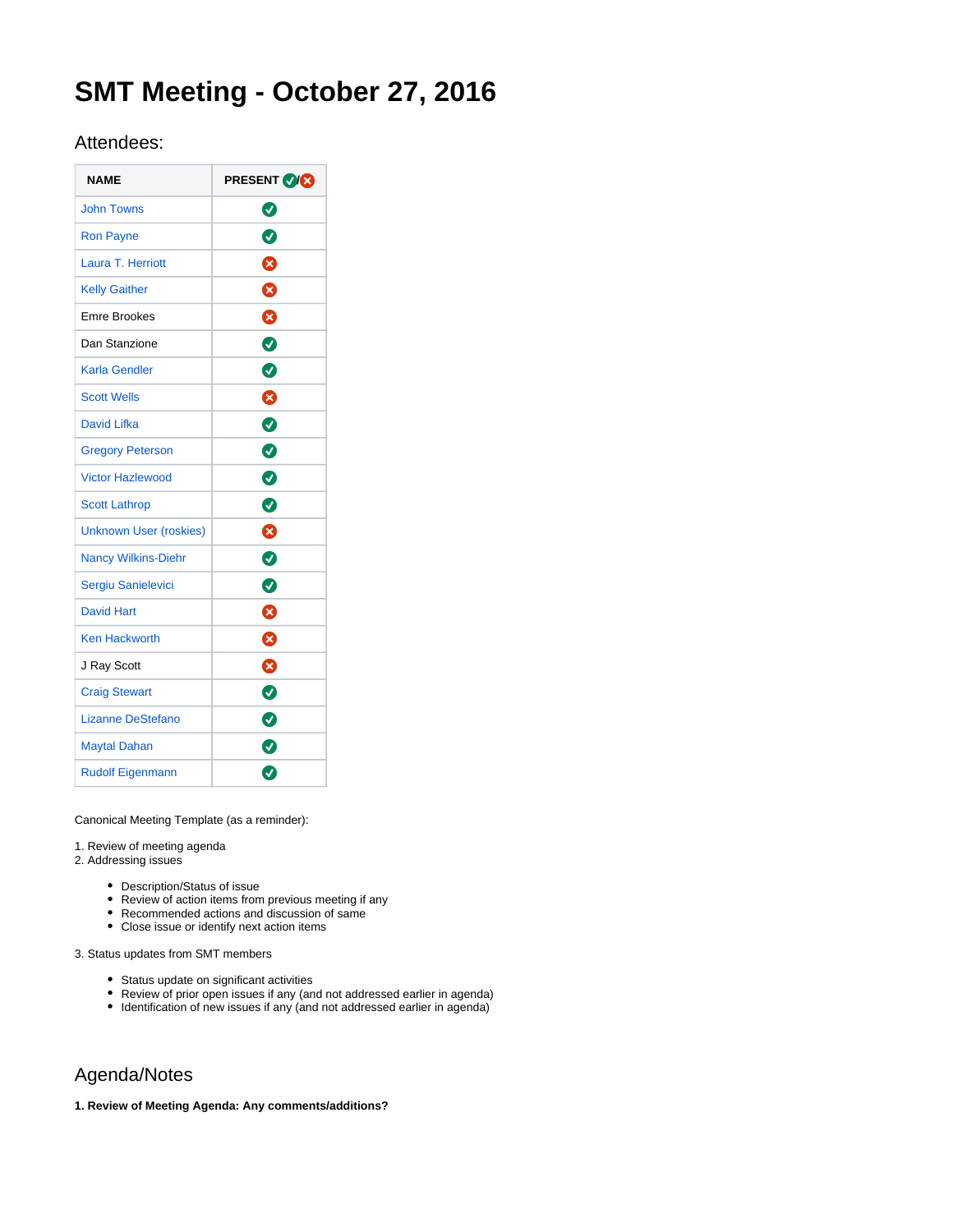## **2. PEARC17 (F.K.A. XSEDE17) Conference Update ([David Hart](https://confluence.xsede.org/display/~davidlh)) & PEARC18 Conference Update ([Sergiu Sanielevici\)](https://confluence.xsede.org/display/~sergiu)**

#### Previously:

- Notes on topic from meetings prior to 9/15 have been archived see prior meeting notes for details.
- (9/15) Dave UCAR can accept sponsored funds. Committee is rounding out. Have a hotel contract. CFP being edited
- (9/15) John naming: conversation with Advancing Research Computing on Campuses (ARCC) group. They have meeting in March. This group could have a campus-level track. Objectives are correct, we have not brought in enough of the players and defined participation.
	- Could be aggressive and move forward with renaming and rescoping, dragging folks along
	- Defer a year and use next year as a well-proclaimed transition
- (9/15) Sergiu XSEDE17; '18 would be the new name or XSEDE18?
- John '18 would be the rebranding year. Any first year is going to be an attendance challenge
- (9/15) John realizing there are other groups who may or may not want to co-locate as well
- $\bullet$  International: PRACE, EGI, ComputeCanada, Riken
- (9/15) Dave hotel space is not an issue to expand
- (9/15) Laura will get clarification from NCSA, but was mentioned that the award may need to be reduced by the amount of any program income taken in from an XSEDE-named conference (program income is considered sponsorship and registration dollars)
- (9/29) Dave 6 invitations and 6 accepts. Logistics proposals. Sponsorships beginning including CASC. LCI presentation.
- (9/29) John groups think we are moving too fast toward the name change, so need to move away from an XSEDE-named conference
- (10/13) Sergiu '18 will be in Pittsburgh
- (10/13) John steering committee and press release preparations. Have met with 3 of the 16 community members. Feedback has all been very good. Okay with moving ahead quickly, just making sure to not mis-step along the way. Have commitments from a few steering committee members. Will connect partners to Kristin to get quotes. Press releases will come from XSEDE and followed by press release to PEARC17; will also have an open letter to the community from John.
- (10/13) Kristin will have a basic webpage ready at the time of the press release as well
- (10/13) John will need a parent site as well with Steering Committee, charter, etc. ACTION

#### Discussion:

- (10/27) The SMT may want to consider designating someone to coordinate XSEDE's presence at PEARC17 (which should be considerably less effort than the similar role for SCxy).
- (10/27) John XSEDE coordination needed (e.g. XSEDE participation, Transition of student program needs to be understood (Kelly))
- (10/27) John Steering committee is mostly identified with a few remaining conversations/commitments to occur.
- (10/27) John Preferred route is professional society association (IEEE or ACM), alternate route is to pursue NFP establishment

### Decisions:

#### Actions:

(10/27) John - Need press release to go out ASAP from ER. Ron to contact ER for alternate contact

#### **3. XAB ([John Towns](https://confluence.xsede.org/display/~jtowns) / [Ron Payne\)](https://confluence.xsede.org/display/~rpayne)**

# Previously:

- Previous discussion archived: [XSEDE 1.0 SMT Meeting Archive](https://www.xsede.org/web/staff/staff-wiki/-/wiki/Main/Senior+Management+Team+%28SMT%29%20Meetings)
- (6/23) Laura will need another science rep, so please send John suggestions
- (6/23) Ron will also need to assign a chair
- $\bullet$ (7/8) Ron - Per PEP chair assignment expected by fall 2016
- $\bullet$ (8/4)
	- Rotating 3 members off and will be requested a new under-represented team member
		- Next meeting 8/17 and will update them on Review and award process, the Project Improvement Plan process, NSCI and XSEDE's Role, and XAB expectations (including assigning a Chair, and a short written summary of meeting calling out)
- (8/18) John XAB yesterday and provided update to date. Discussed the Project Improvement Fund process Ron drafted; will get broader XSEDE feedback as well before PY7 planning process. Also discussed naming an XAB Chairperson who would also write a Summary Report for each meeting. NSCI and the role of XSEDE tabled to next meeting.
- Following-up with XAB members to reaffirm commitment and request chairperson nominations
- Next XAB meeting is 5-Oct; Need input on additional topics: [2016-10-05 Meeting notes](https://confluence.xsede.org/display/XT/2016-10-05+Meeting+notes)
- (9/29) 18 candidates (9 carryover & 9 new) identified for the open XAB chair
- (9/29) 7 of 12 members have acknowledged expectations and provided feedback on chairperson (1 volunteer)
- (9/29) Reminder: next XAB meeting is 5-Oct; Need input on additional topics
- (9/29) Ralph ECSS priorities as an XAB topic (2nd or 3rd)
- (9/29) Dave H policy review recommendations
- (10/05) Karin Remington voted in as XAB Chairperson
- (10/13) 5-Oct. XAB meeting went very well. Notes of meeting can be found on wiki at: [2016-10-05 Meeting notes](https://confluence.xsede.org/display/XT/2016-10-05+Meeting+notes)
- (10/13) XAB nominations reviewed by PIs and ready for a vote
- (10/13) Next XAB meeting is scheduled for 14-Dec.
- (10/13) 2017 XAB meeting schedule in-process
- (10/13) Ron sent out XAB nominations to SMT for voting.

# Discussion:

- (10/27) Voting results (communicated on the call and sent to John for initiating contact)
	- Sandra Harpole MSU (11 pts)
	- Toni Collis U Edinburgh (7 pts)
	- tie for 3rd (4 pts): Borries Demeler UT Health Science Center, Parker Antin U Arizona, & Dan Reed Iowa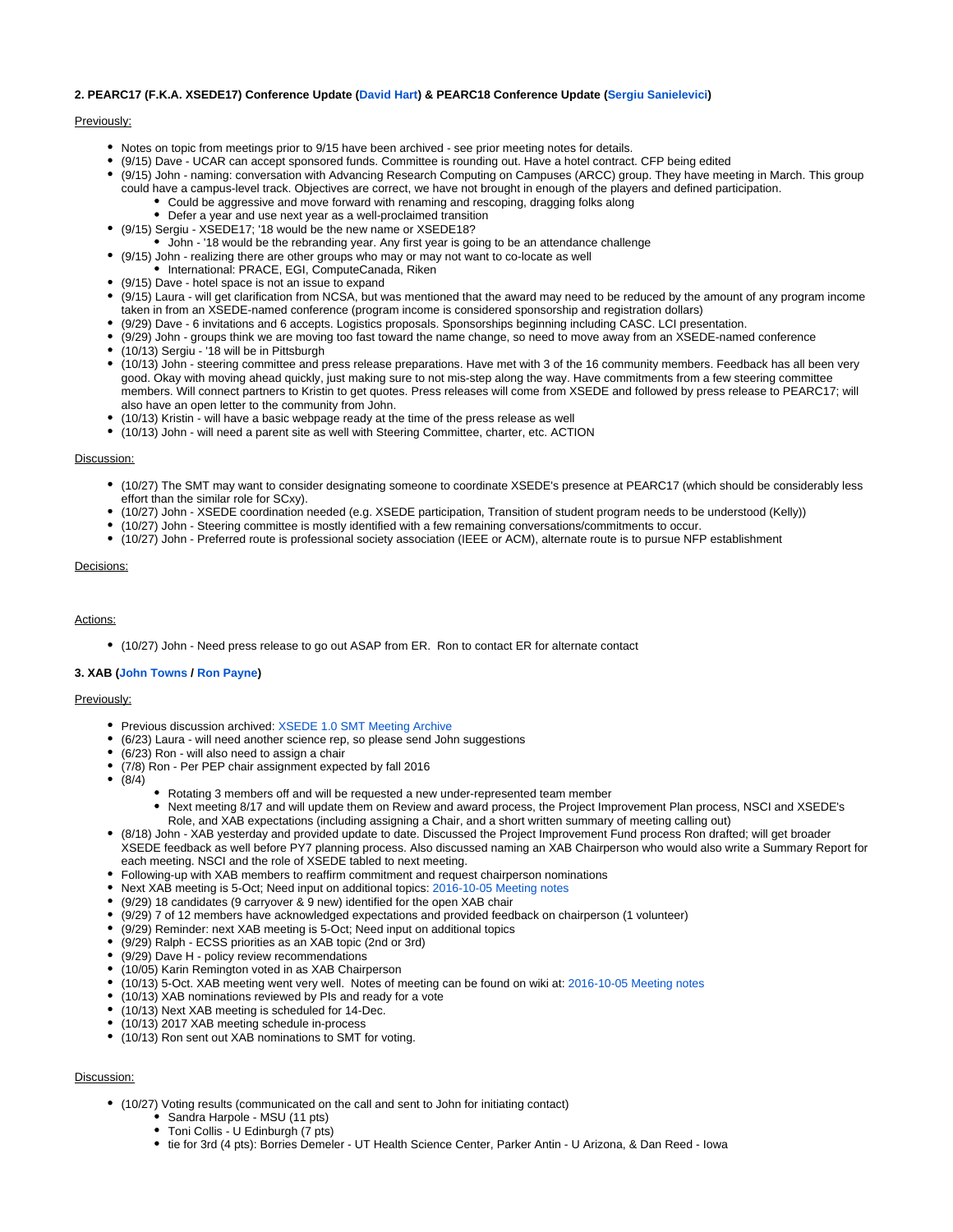(10/27) Draft summary of 5-Oct meeting from Karin is over to John for review.

# Decisions:

Actions:

# **4. XSEDE2 Reporting [\(Karla Gendler](https://confluence.xsede.org/display/~gendlerk))**

#### Previously:

- (8/18) Karla schedule for the final report coming together before SC and due in October. XSEDE2 reporting process documentation and new set of instructions, template, etc. Planning process will quickly follow.
- (9/15) Scott KPI and metrics appendix almost complete for final report as well as the response to the panel review
- (9/15) John will have a PI-level coordinated panel response
- (9/15) Scott working on template for first IPR
- (9/29) Karla panel response due next Wednesday 10/5; Leslie Morsek sending email 9/29
- (10/13) Karla IPR due during SC on 11/17, will see communication soon. Also the XSEDE final report and the Panel Reponse report is completing.

#### Discussion:

- (10/27) Final Report updates: Scott L. to work w/Kelly on CEE edits. These are needed ASAP; John has questions requiring resolution prior to submitting
- (10/27) John reviewing TIS report
- (10/27) John reviewing panel responses

Decisions:

#### Actions:

Maytal requested a Quarterly Leadership Radar identifying major project level activities, new tools/functionality released, etc. - Ron to proposal options to serve the need

#### **5. XSEDE2 Wiki Discusion ([Karla Gendler](https://confluence.xsede.org/display/~gendlerk))**

#### Previously:

- Previous discussion archived: [SMT Meeting August 18, 2016](https://confluence.xsede.org/display/XT/SMT+Meeting+-+August+18%2C+2016)
- (8/18) Karla previous wiki hosted separate sites for UAC, etc. Janet is preparing a list of questions we need to get answered
- (8/18) John what is the policy on public access to pages?
- Personnel information, security, group meeting notes and more should remain private
- Group meeting notes should be public or in the very least decisions and actions public
- Rudi need to see how input provided affected decisions made
- (9/15) Scott watch for wiki policy document. Wiki currently going through security review.
- Dave team calendaring solution?
	- Scott yes, considering a plug-in and will get an update
- (9/29) Karla will bring policy to SMT for review. Recommendations for accounts for non-XSEDE staff
- (10/13) Karla will bring policy to SMT for review. Recommendations for accounts for non-XSEDE staff

# Discussion:

(10/27) Karla: Janet has sent the policy doc to Maytal and JP for review; Also awaiting security audit input.

# Decisions:

#### Actions:

#### **6. SP Forum and XSEDE Federation (Dan)**

# Previously:

- Previous discussion archived: [XSEDE 1.0 SMT Meeting Archive](https://www.xsede.org/web/staff/staff-wiki/-/wiki/Main/Senior+Management+Team+%28SMT%29%20Meetings)
- (6/23) Victor letters of intent on wiki, SP Forum membership on website--they don't match
- Laura working with Dana Brunson to make sure going forward on XSEDE2 it is; will follow up Dan - Vice chair, Jim Lupo retired 6/30. J. Ray Scott is the new chair
- Dan Gathering guidance on discussion about how XSEDE brand can help L3 members. L3 Information has been collected and added to SW registry.
- ACTION Add Ray to these meetings and email distribution list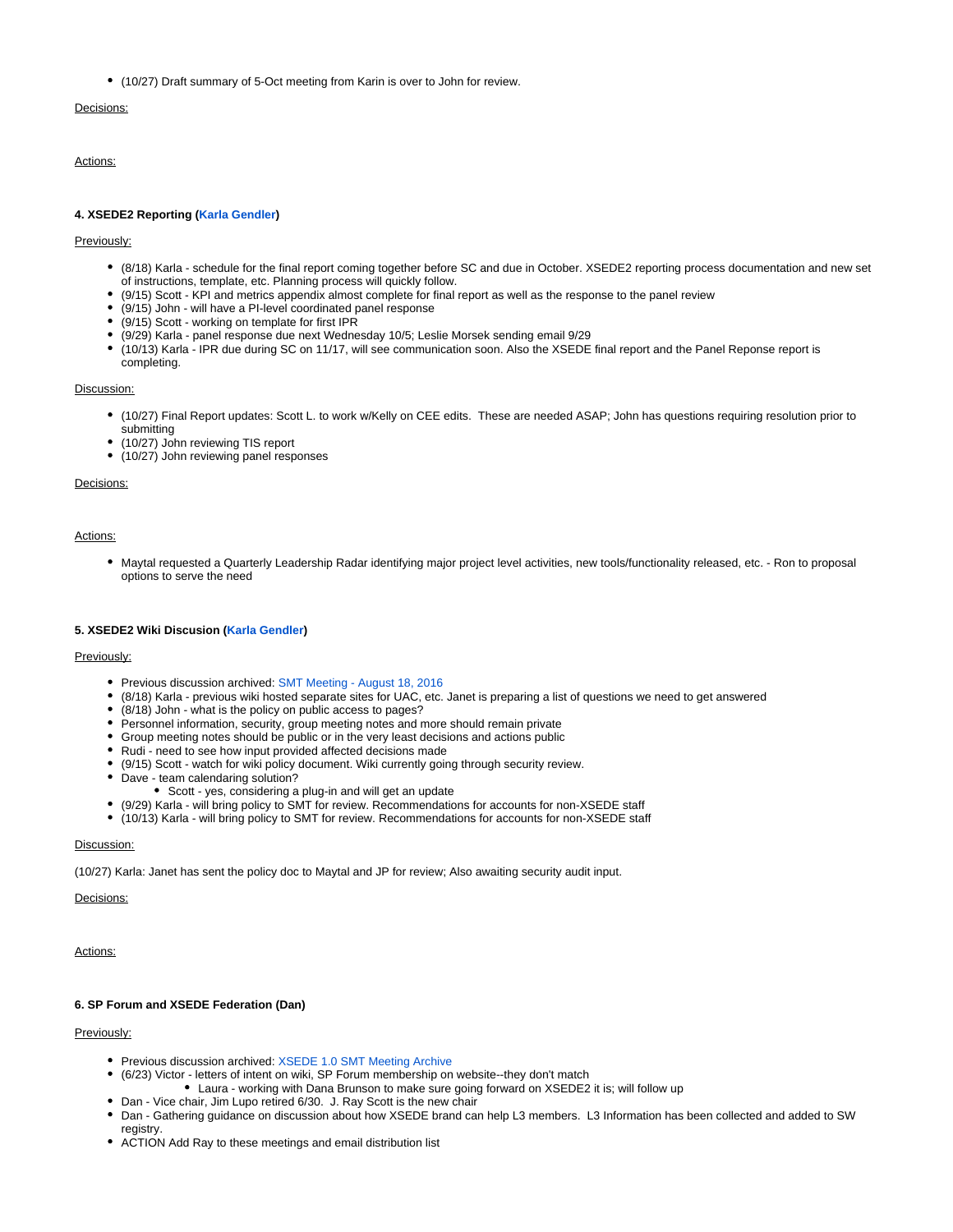- Pilot for account mechanisms and XCI process
- **Stanford and South Dakota now members**
- Victor Greg submitting NICS as L2 soon; ACTION meet with Amy and Dave to map out
- Dan Not all federation members understand change from X1 to X2, request is for each L2 to attend a call in Aug or Sept to provide 15 min describe changes in their area from XSEDE 1 to XSEDE 2. Calls are Thurs. @ 4pm ET. L2's please contact Dan directly to schedule a time.
- LOIs received from PSC for Bridges and NICS to renew as a Level 2 provider.
- (9/15) J Ray Bridges LOI and XSEDE2 as a theme with L2 and L3 managers reporting. Recommending SSO be extended to L3 members, and Victor is championing that effort. Continuing to take input on Program Plan
- (9/29) Victor 2 new membership requests; NICS will update and resubmit. 3 SPs interested in piloting RAS
- (9/29) J Ray technical presentation description of tool for testing GridFTP performance bilaterally between all storage resources. Authenticated information services. Working on wiki and web transition.
- (10/13) Dan VM interconnectivity on OpenStack between Bridges and Jetstream to start.

#### Discussion:

- (10/27) Last mtg topic was allocations, Dave Hart participated
- (10/27) NSF concern about Jetstream and Wrangler allocation; recalibrating allocation proposal's definition of SU to
- (10/27) New L3 LOI from U Houston received by Dan and forwarded to Ron for processing

#### Decisions:

(10/27) NICS LOI disposition: Approved; Acceptance letter to be sent to NICS

# Actions:

# **7. XSEDE Code of Conduct ([Ron Payne\)](https://confluence.xsede.org/display/~rpayne)**

#### Previously:

- Purpose: Discussion on the creation and communication of an XSEDE Code of Conduct.
- Added to agenda 15-Sep.
- [Draft Code of Conduct c](https://docs.google.com/document/d/1KYHGVntDDL6VSCApbYx-uQZE66fDEFV8D2w9fznrQAs/edit#heading=h.qscfemc28qmt)reated and sent to PIs for review by [Laura T. Herriott](https://confluence.xsede.org/display/~herrio)
- (9/29) Ralph bad idea, better left unsaid and a major distraction. We ar enot a legal entity
- (9/29) Dave L perhaps reach out to person's supervisor when incident occurs. Documented procedures for recourse
- (9/29) Kelly proactive way to saying this organization does not tolerate this type of behavior. Statement of inclusion and not allowing
- inappropriate behavior to go on.
- (9/29) Dave L NSF has responsibility of research for students
- (9/29) Victor formal orientation toward the statement with links to institutional statements
- (9/29) John develop a more-general statement and expectation of behavior and complying with code of conduct at their institutions. Disciplinary action will be taken where appropriate in conjunction with home institution.
- (9/29) Sergio recourse could be to remove funding
- (9/29) Ralph governed by NSF
- (9/29) John develop a more-general statement and expectation of behavior and complying with code of conduct at their institutions. Disciplinary action will be taken where appropriate in conjunction with home institution. ACTION - complete
- (10/13) discussion of comments and suggestions to [alternate wording:](https://docs.google.com/document/d/1KYHGVntDDL6VSCApbYx-uQZE66fDEFV8D2w9fznrQAs/edit)
- (10/7) Ron sent an email to SMT members to add link to institution's code of conduct. If alternate wording approved, Ron to follow-up with subaward PIs to populate Code of Conduct link for all sub-awards.
- (10/14) wording aproved

### Discussion:

(10/27) All links to partner institution Codes of Conduct received, Approved Code of Conduct added to XSEDE Policies and Procedures wiki page.

#### Decisions:

(10/27) Topic Closed

# Actions:

## **8. XSEDE2 Budget & Sub-Award Processing [\(Ron Payne\)](https://confluence.xsede.org/display/~rpayne)**

## Previously:

- Purpose: Provide status and discuss any SMT level point regarding the XSEDE 2 budget approval and sub-award processing.
- Added to agenda 15-Sep.
- Two partner institutions (TACC & U Chicago) reviewing draft SOW Guidance letters.
- Budget to be submitted to PIs for review and approval as soon as all draft SOW Guidance letters are approved
- Draft WBS Effort Budget sent to L2s and L3s for review
- Business Office pre-loading documents and tools to expidite the sub-award processing
- Preemptive collection of partner institution paperwork beginning Fri. 16-Sept or Mon. 19-Sept.
- (9/29) PY6 budget sent to PIs for review on 26-Sept.
- (9/29) PIs approve budget as intitutions approved
- (10/13) SOW Guidance letters sent to all sub-awards; completed documentation received from ten sub-awards, to date. [\(BusOps Wiki](https://confluence.xsede.org/display/XT/WBS+2.6.4+Business+Operations))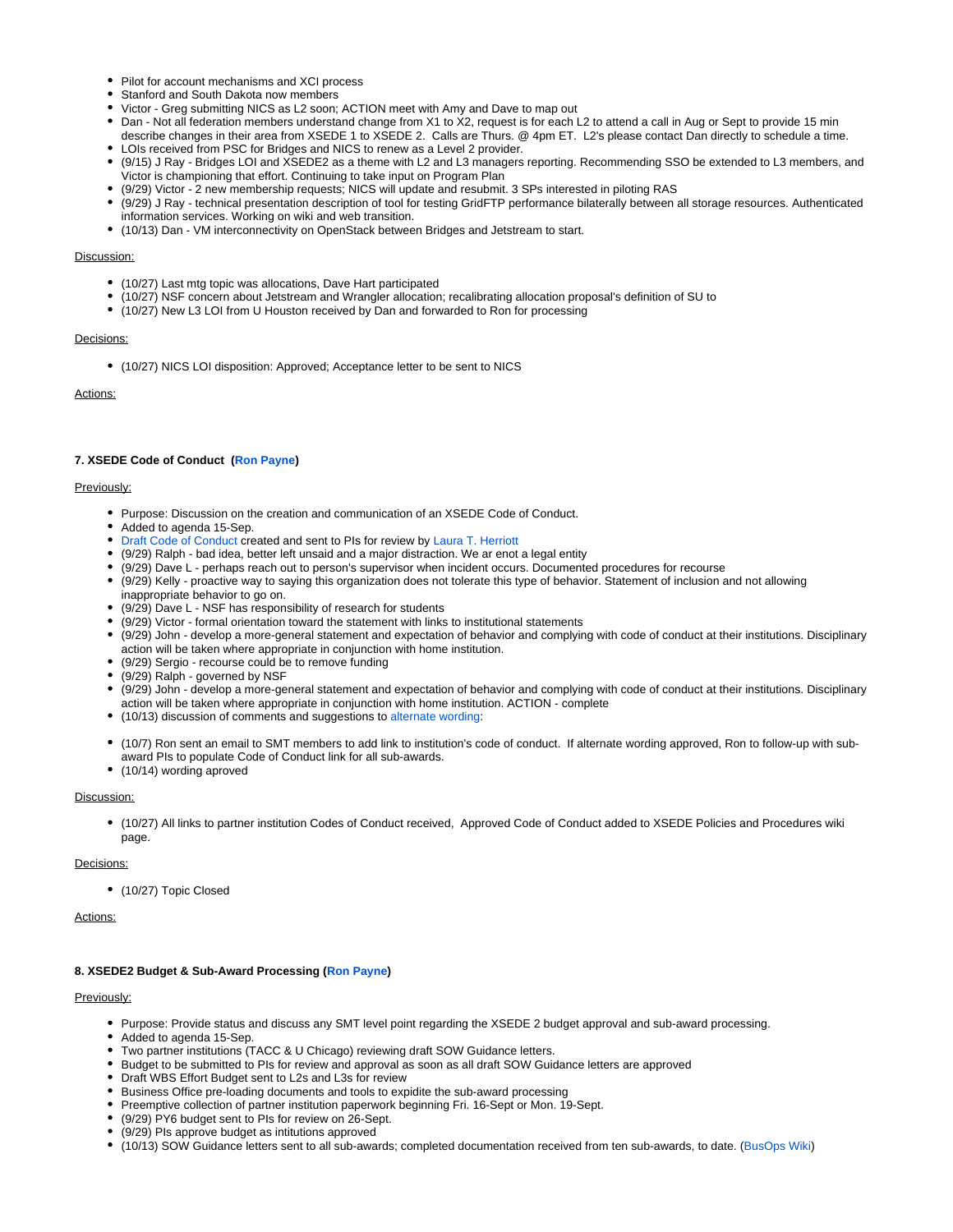## Discussion:

- (10/27) Awaiting supporting documentation from 4 partner institutions (Indiana, TACC, U Ark, U OK)
- (10/27) U Illinois OSP expects to begin sending sub-awards for review and signature next week

# Decisions:

Actions:

#### **9. Project Improvement Fund Process [\(Ron Payne](https://confluence.xsede.org/display/~rpayne))**

## Previously:

- Purpose: Provide status and discuss any SMT level point regarding the XSEDE Project Improvement Fund Process.
- Added to agenda 15-Sep.
- Initial draft of process reviewed by XAB and XSEDE leadership.
- Updated draft to be released for review next week.
- SP&E team creating the supporting documentation for process.
- Program Office is collecting potential Project Review Board (PRB) members from SMT
- (9/29) 13-Oct target for SMT approval of updated process flow and PRB member assignments.
- (9/29) Looking at XRAS to determine the cost/work required to use it as PIF Management Tool
	- Suggestions from many to use ligher-weight process like JIRA or Excel
- (10/13) XAB updates and SP&E updates made in the slide deck. Flowcharts being added to slide deck and will be sent to PIs for approval (SMT copied).
- (10/13) Lighter weight flow and tool will be used.
- (10/13) Ron sent approach and process flow to PIs for approval by 14-Oct.

#### Discussion:

(10/27) Requesting approval to move forward with proposed approach

# Decisions:

#### Actions:

(10/27) Ron to resend request for feedback and approval

#### **10. Revisions to XSEDE Acceptable Use Policy [\(Sergiu Sanielevici](https://confluence.xsede.org/display/~sergiu) / [David Hart](https://confluence.xsede.org/display/~davidlh))**

#### Previously:

- Purposed revisions to XSEDE Acceptable Use Policy ([https://www.xsede.org/usage-policies\)](https://urldefense.proofpoint.com/v2/url?u=https-3A__www.xsede.org_usage-2Dpolicies&d=DQMDaQ&c=8hUWFZcy2Z-Za5rBPlktOQ&r=KzmlI2tUO3F-NrLDOwzejmMMibDke-PwQ99N6EQliIg&m=TPjB5mqEU9lfBLLLmQEPMssvfnMvrBCHPh8HP9Msj6M&s=leyMT2BtjloqHkt5McmoVdA9LRqySt85d1d5L2exDvk&e=): ● #12 to be moved to the introduction:
	- "By using resources associated with an XSEDE allocation, you agree to comply with the following conditions of use. Violations of XSEDE policies and/or service provider policies can result in loss of access to resources. Activities in violation of any laws may be reported to the proper authorities for investigation and prosecution."
	- #7 to read: "Each PI is responsible for all users who have access to XSEDE-allocated resources on the PI's XSEDE allocation and will ensure that all such users abide by the terms of this AUP."
- Reference email sent to leadership mail list on Thur., 6-Oct.
- Added to agenda 13-Oct.

#### Discussion:

- (10/27) Greg has sent proposed working update to SMT for review and approval. All those on the call approved.
- (10/27) If approved, Greg will work w/Maytal to get the update communicated and topic will be closed.

# Decisions:

# Actions:

(10/27) Ron to follow-up with L2s not on the call to request their disposition.

# Status updates: